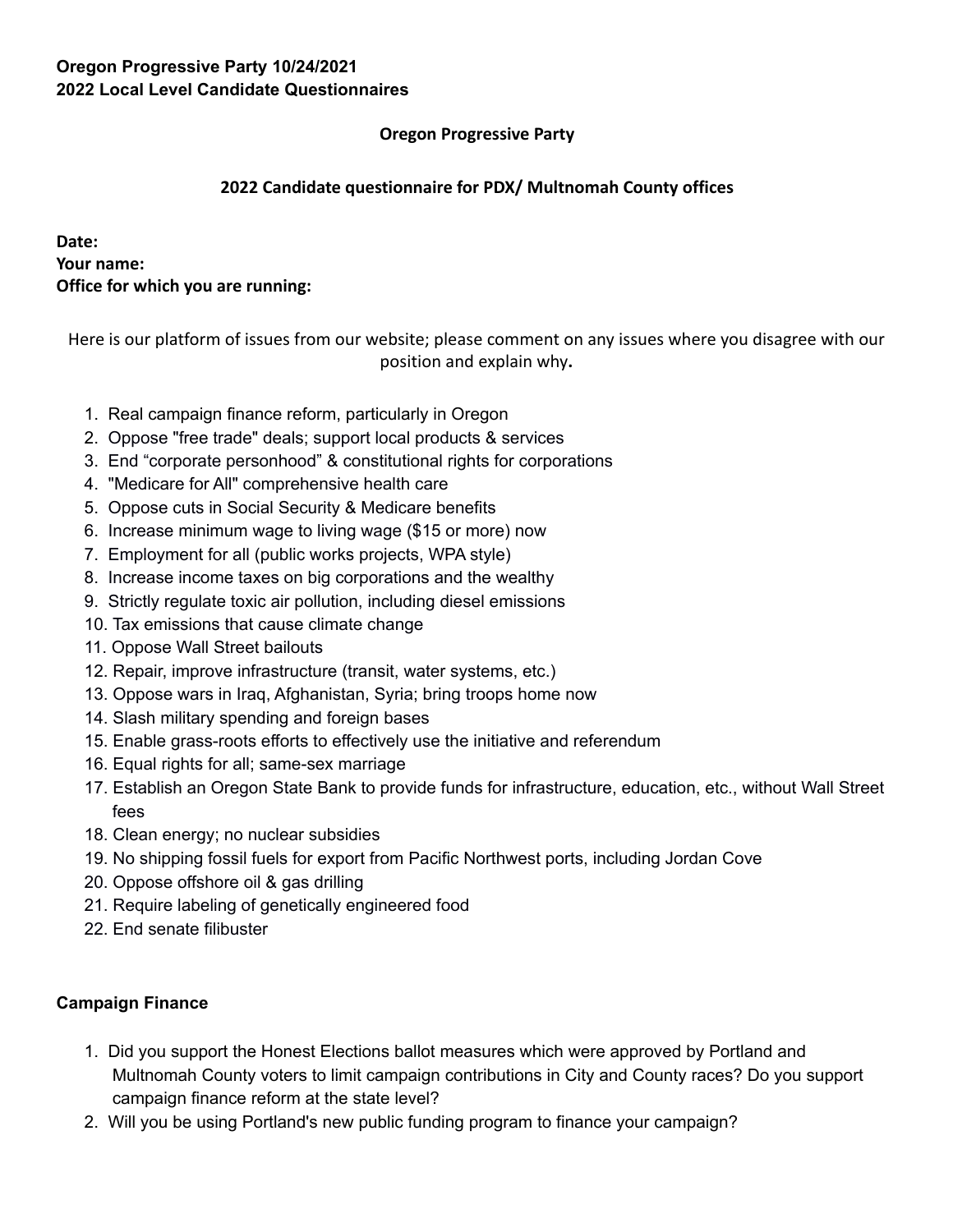### **Taxation**

- 3. Which of the following finance/tax related issues will you support? Why/ Why not?
	- a. A Tax-the-Rich tax, applied in either Portland or Multnomah County would raise much needed revenue.
	- b. Would you support the creation of a City of Portland (or county level) Municipal Public Bank?
	- c. Do you support the creation of a State Public Bank?
	- d. Would you support the creation of a City of Portland (or county level) Public Municipal fiber optic broadband internet utility?
	- e. Other options?

## **Small Business**

4. What measures do you believe the City of Portland should adopt to help small businesses recover from Covid?

# **Parks**

5. What would you do to solve the Parks budget problem?

# **Rent/ Housing**

- 6. Describe how Portland/ Multnomah County should address the issue of homelessness and affordability of housing?
- 7. Which of the following Housing measures will you support? Why/Why not?
	- a. If a resident of Portland is served an eviction notice, should a public attorney or other advisor be provided to represent them in court, whether they are able to pay or not?
	- b. Do you support or oppose the city's proposed infill housing ordinance? Why/Why not?
	- c. Should guests of AIRBNB and similar services pay an additional 1 to 2% fee of rental costs to support affordable housing in the City?
	- d. Other option 2, etc.
- 8. Which of the following policy changes towards law enforcement and public safety in the city/county will you support? Why/ why not?
	- a. Mayor Bud Clark moved the city's police toward a community policing model. That was abandoned some time after his leaving office. Should the City move toward a community policing model now?
	- b. Do you support implementation of the new police oversight board created by Portland Measure 26-217?
	- c. Should targeted cuts be made to the gang enforcement budget with the revenues released be used to provide mental health services?
	- d. Will you support Oregon state Sen. Lew Frederick's bill to carve out a loophole to the state's collective bargaining laws which will allow voter-approved community oversight boards to oversee disciplinary matters?
	- e. Do you support Portland Street Response? Should it be expanded city-wide

### **Transportation**

9. The State of Oregon has provided close to a 1/2 billion dollars for expansion of the I-5 freeway in the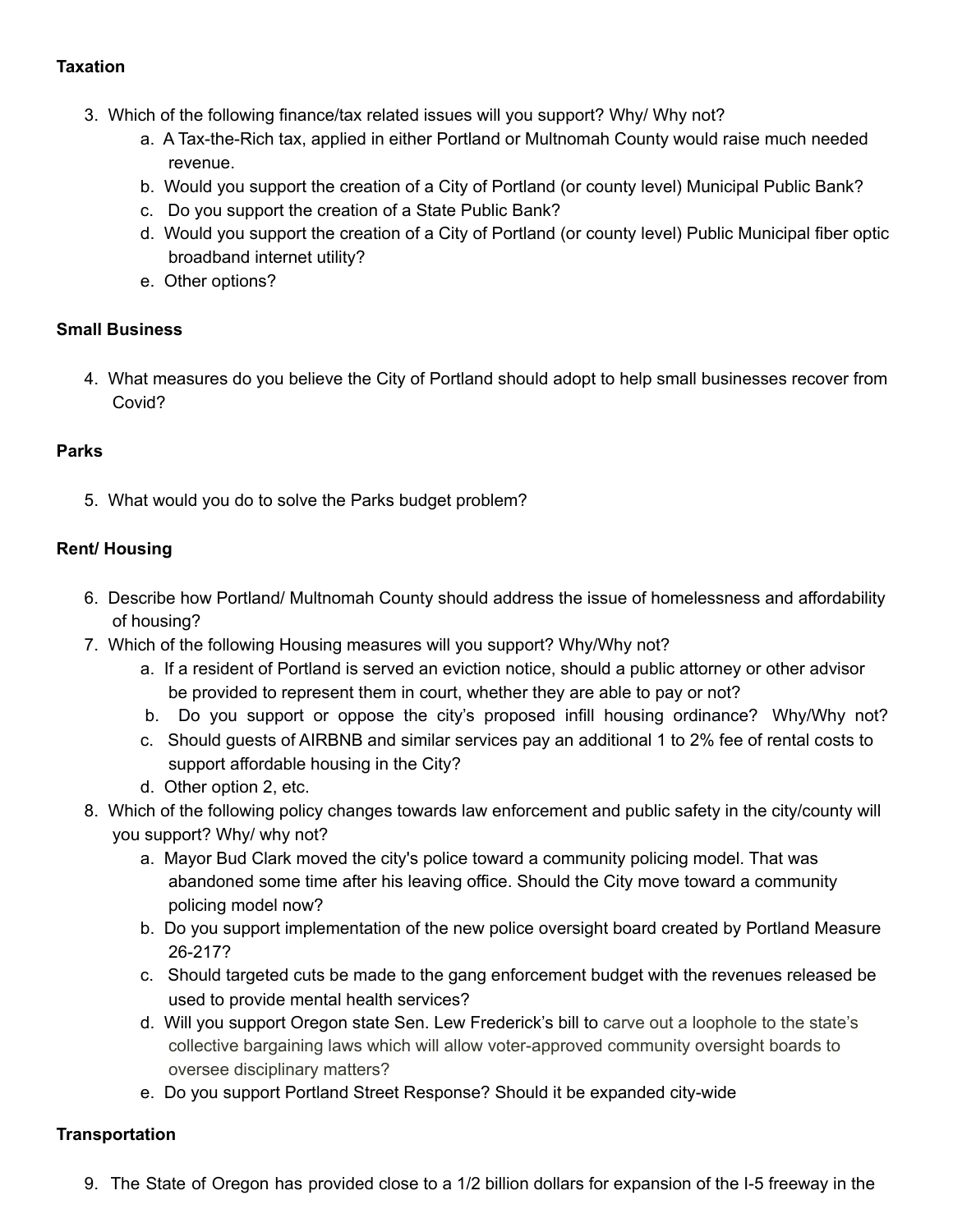Rose Quarter area. Should it be the city's policy to push this forward or should it oppose it? Why or why not?

10. The replacement of the Interstate bridge is back on the table. What conditions should be placed on City, County or Metro participation in this project? Should it be supported or opposed without qualification?